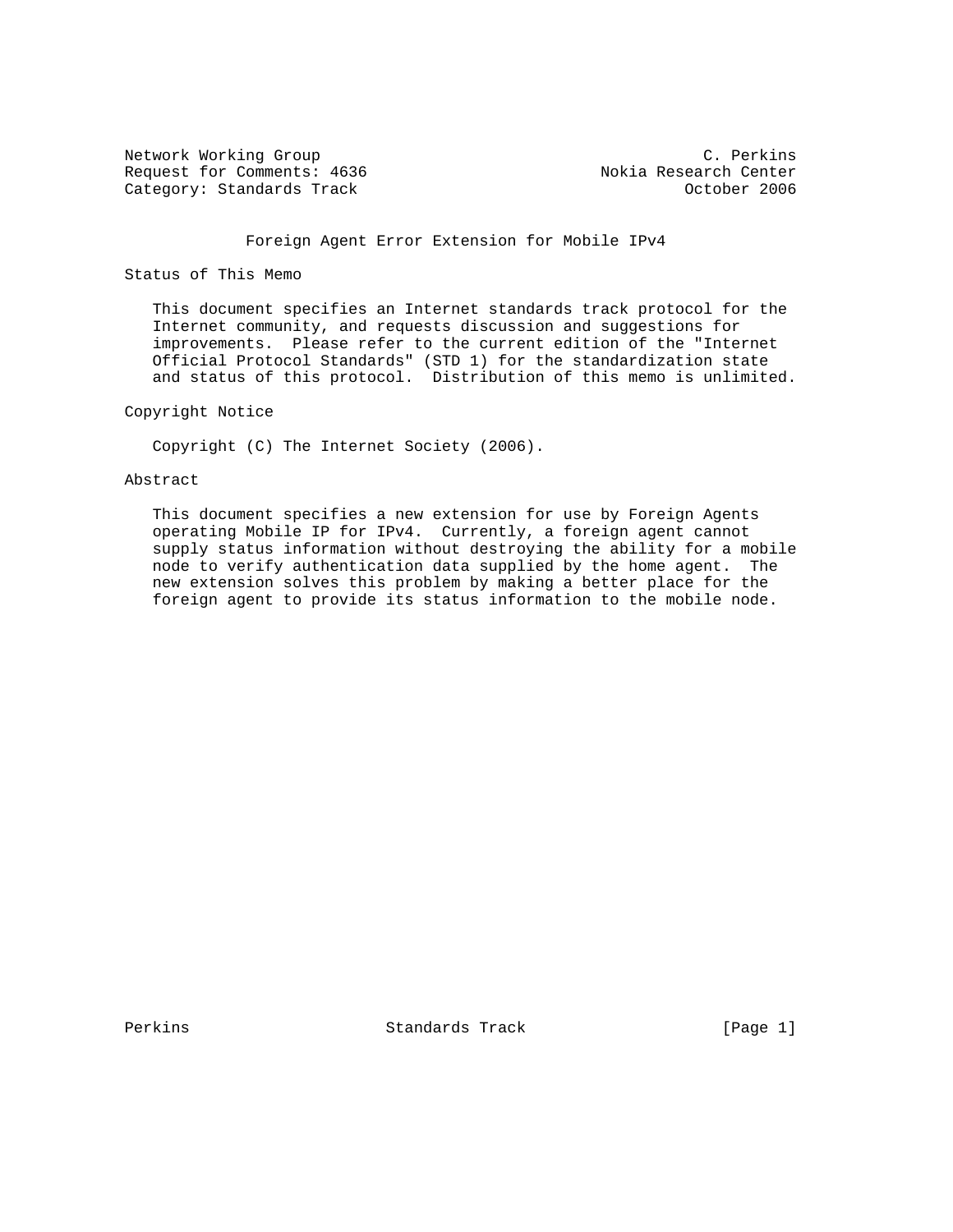- 
- 1. Introduction

 This document specifies a new non-skippable extension for use by Foreign Agents operating Mobile IP for IPv4 [4]. The new extension option allows a foreign agent to supply an error code without disturbing the data supplied by the Home Agent within the Registration Reply message. In this way, the mobile node can verify that the Registration Reply message was generated by the Home Agent even in cases where the foreign agent is required by protocol to insert new status information into the Registration Reply message.

2. Terminology

 The keywords "MUST", "MUST NOT", "REQUIRED", "SHALL", "SHALL NOT", "SHOULD", "SHOULD NOT", "RECOMMENDED", "MAY", and "OPTIONAL" in this document are to be interpreted as described in RFC 2119 [1]. Other terminology is used as already defined in [4].

3. FA Error Extension Format

 The format of the FA Error Extension conforms to the Short Extension format specified for Mobile IPv4 [4]. The FA Error Extension is not skippable.

 $0$  1 2 3 0 1 2 3 4 5 6 7 8 9 0 1 2 3 4 5 6 7 8 9 0 1 2 3 4 5 6 7 8 9 0 1 +-+-+-+-+-+-+-+-+-+-+-+-+-+-+-+-+-+-+-+-+-+-+-+-+-+-+-+-+-+-+-+-+ | Type | Length | Sub-Type | Status | +-+-+-+-+-+-+-+-+-+-+-+-+-+-+-+-+-+-+-+-+-+-+-+-+-+-+-+-+-+-+-+-+ Type 45 Length 2 Sub-Type 0 Status A status code used by the foreign agent to supply status information to the mobile node.

Perkins **Example 2** Standards Track **Example 2** [Page 2]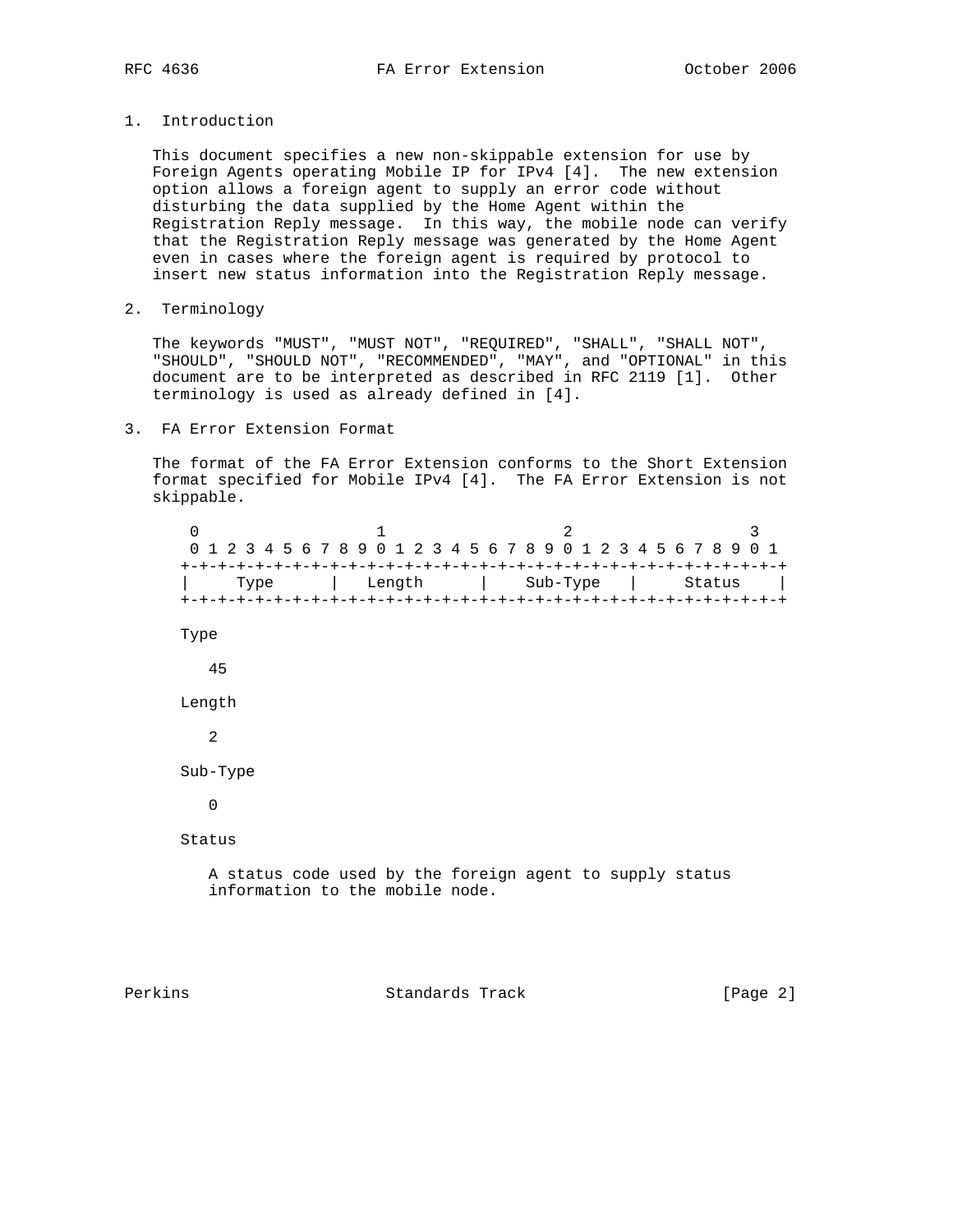4. Operation and Use of the FA Error Extension

 The FA Error Extension is only valid for use within Mobile IPv4 Registration Reply messages. The FA Error Extension is not skippable. A mobile node that cannot correctly interpret the contents of the FA Error Extension MUST NOT use the care-of address provided in the Registration Reply message, until another Registration Request message has been sent and a successful Registration Reply message received.

 Status codes allowable for use within the FA Error Extension are within the range 64-127. The currently specified codes are as follows:

 64 reason unspecified 65 administratively prohibited 66 insufficient resources 68 home agent failed authentication 71 poorly formed Reply 77 invalid care-of address 78 registration timeout

 as defined in RFC 3344 [4] for use by the Foreign Agent. Status codes for use with the FA Error extensions must not be differently defined for use in the Code field of Registration Reply messages.

 When a foreign agent appends a FA Error Extension to the Registration Reply as received from the Home Agent, it has to update the UDP Length field in the UDP header [5] to account for the extra 4 bytes of length.

 This document updates the Mobile IP base specification [4] regarding the procedures followed by the foreign agent in the case that the home agent fails authentication. Instead of modifying the "status" field of the Registration Reply to contain the value 68, now the foreign agent should append the Foreign Agent Error Extension containing the status value 68.

5. Mobile Node Considerations

 If a mobile node receives a successful Registration Reply (status code 0 or 1), with a FA Error Extension indicating that the foreign agent is not honoring said Registration Reply, the mobile node SHOULD then send a deregistration message to the home agent. In this way, the home agent will not maintain a registration status that is inconsistent with the status maintained by the foreign agent.

Perkins **Example 2** Standards Track **Example 2** [Page 3]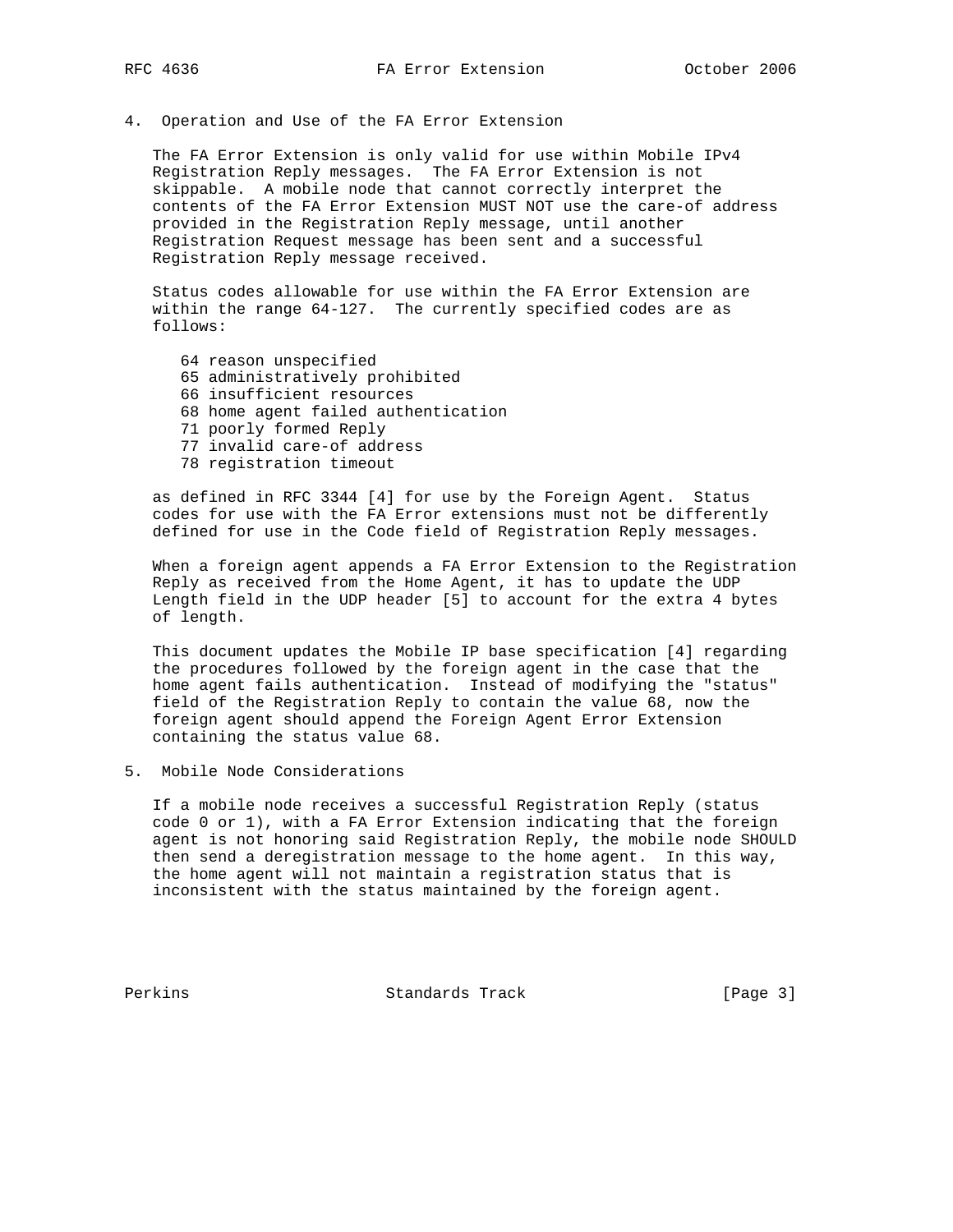## 6. Foreign Agent Considerations

 When denying a successful Registration Reply, the Foreign Agent SHOULD send a Registration Revocation message [2] to the Home Agent if a mobility security association exists between them. For cases when the foreign agent does have the required security association, this way of informing the home agent does not have the vulnerability from detrimental actions by malicious foreign agents, as noted in section 8.

## 7. IANA Considerations

 This specification reserves one number for the FA Error Extension (see section 3) from the space of numbers for non-skippable mobility extensions (i.e., 0-127) defined in the specification for Mobile IPv4 [4].

 This specification also creates a new number space of sub-types for the type number of this extension. Sub-type zero is to be allocated from this number space for the protocol extension specified in this document. Similar to the procedures specified for Mobile IP [4] number spaces, future allocations from this number space require expert review [3].

 The status codes that are allowable in the FA Error Extension are a subset of the status codes defined in the specification for Mobile IPv4 [4]. If, in the future, additional status codes are defined for Mobile IPv4, the definition for each new status code must indicate whether the new status code is allowable for use in the FA Error Extension.

8. Security Considerations

 The extension in this document improves the security features of Mobile IPv4 by allowing the mobile node to be assured of the authenticity of the information supplied within a Registration Request. Previously, whenever the foreign agent was required to provide status information to the mobile node, it could only do so by destroying the ability of the mobile device to verify the Mobile-Home Authentication Extension data.

 In many common cases, the mobile node will not have a security association with the foreign agent that has sent the extension. Thus, the mobile node will be unable to ascertain that the foreign agent sending the extended Registration Reply message is the same foreign agent that earlier received the associated Registration Request from the mobile node. Because of this, a malicious foreign agent could cause a mobile node to operate as if the registration had

Perkins Standards Track [Page 4]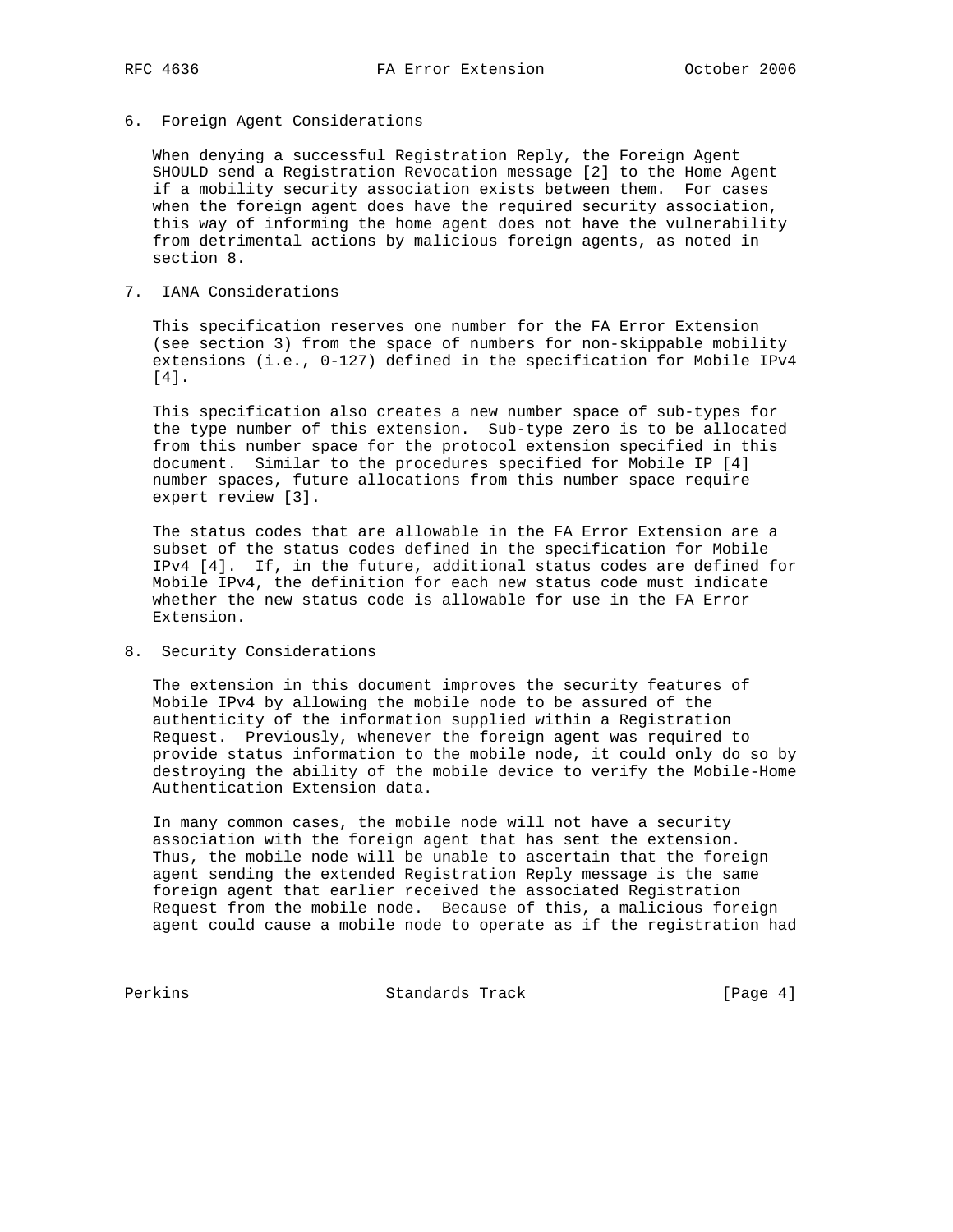failed, when in fact its home agent and a correctly operating foreign agent had both accepted the mobile node's Registration Request. In order to reduce the vulnerability to such maliciously transmitted Registration Reply messages with the unauthenticated extension, the mobile node MAY delay processing of such denied Registration Reply messages for a short while in order to determine whether another successful Registration Reply might be received from the foreign agent.

9. Acknowledgements

 Thanks to Kent Leung and Henrik Lefkowetz for suggested improvements to this specification.

- 10. Normative References
	- [1] Bradner, S., "Key words for use in RFCs to Indicate Requirement Levels", BCP 14, RFC 2119, March 1997.
	- [2] Glass, S. and M. Chandra, "Registration Revocation in Mobile IPv4", RFC 3543, August 2003.
	- [3] Narten, T. and H. Alvestrand, "Guidelines for Writing an IANA Considerations Section in RFCs", BCP 26, RFC 2434, October 1998.
	- [4] Perkins, C., "IP Mobility Support for IPv4", RFC 3344, August 2002.
	- [5] Postel, J., "User Datagram Protocol", STD 6, RFC 768, August 1980.

Author's Address

 Charles E. Perkins Palo Alto Systems Research Lab Nokia Research Center 975 Page Mill Road, Suite 200 Palo Alto, CA 94304-1003

 Phone: +1 650-496-4402 Fax: +1-650-739-0779 EMail: charles.perkins@nokia.com

Perkins **Example 2** Standards Track **Figure 2** [Page 5]